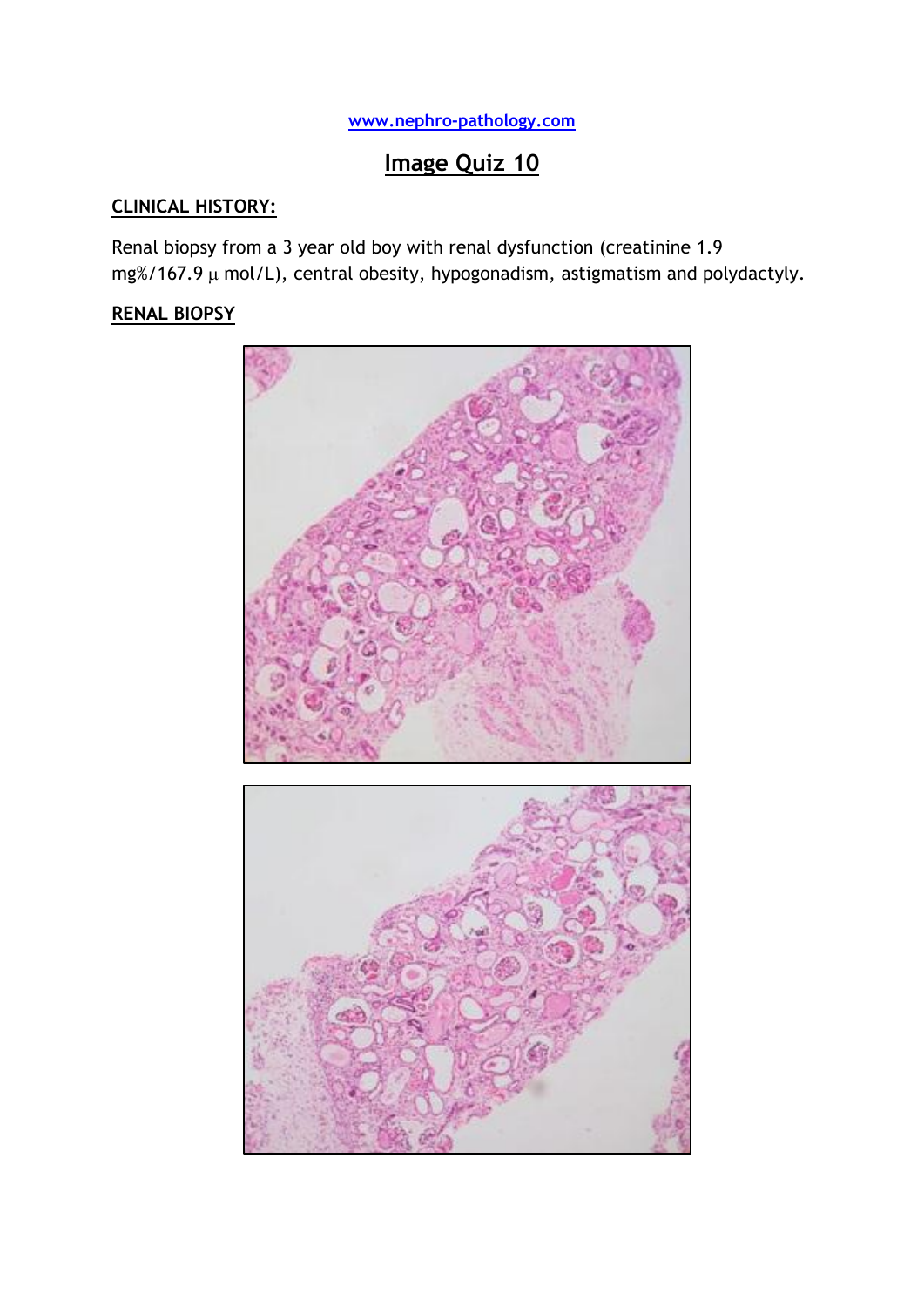

Low and higher magnification photomicrographs showing tubulointerstitial scarring with inspissated tubular casts and prominent dilatation of Bowman's space in amy glomeruli (glomerulocystic change).

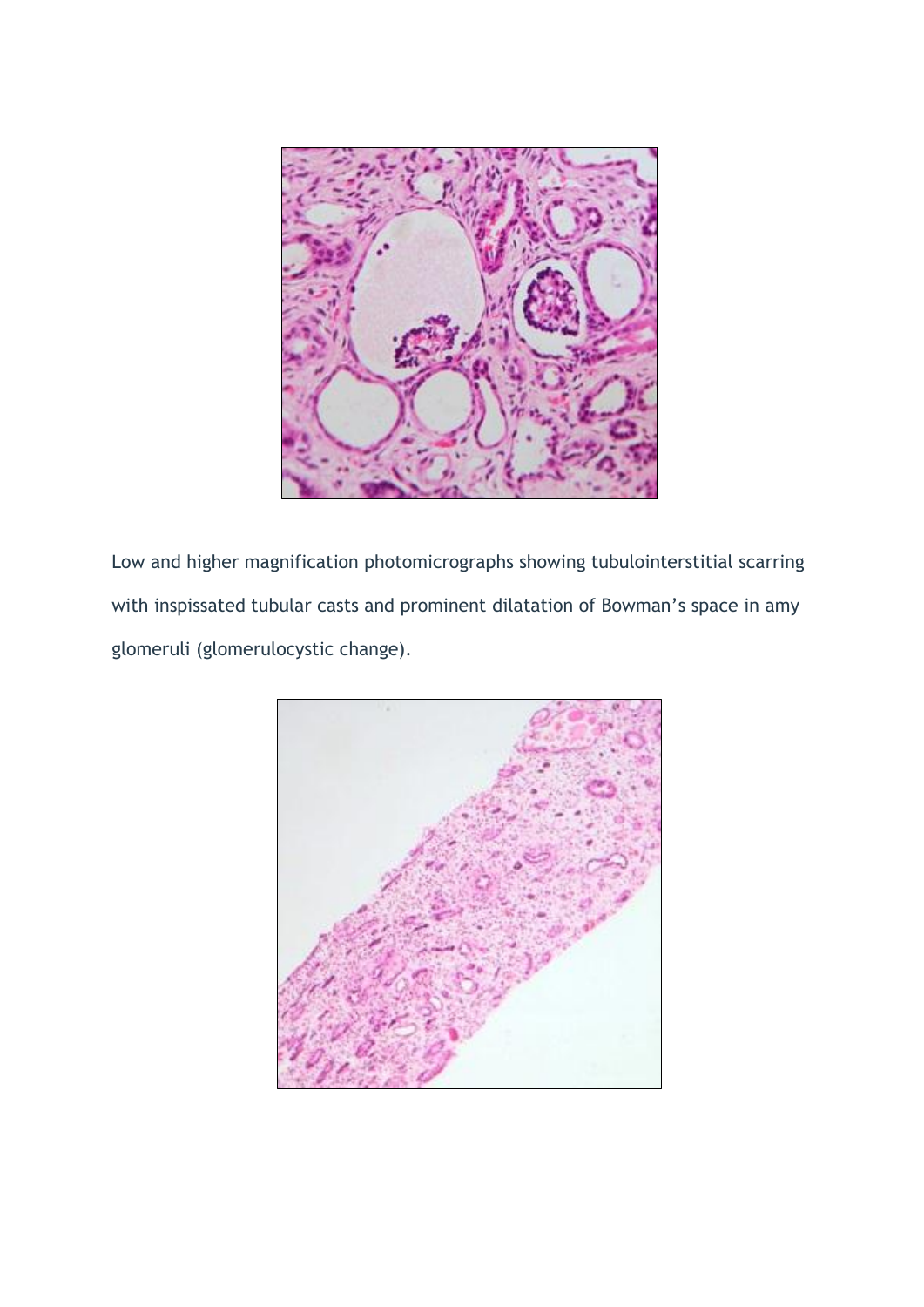

Renal medulla shows variably sized, primitive appearing tubules showing "collarets" of spindly mesenchymal cells.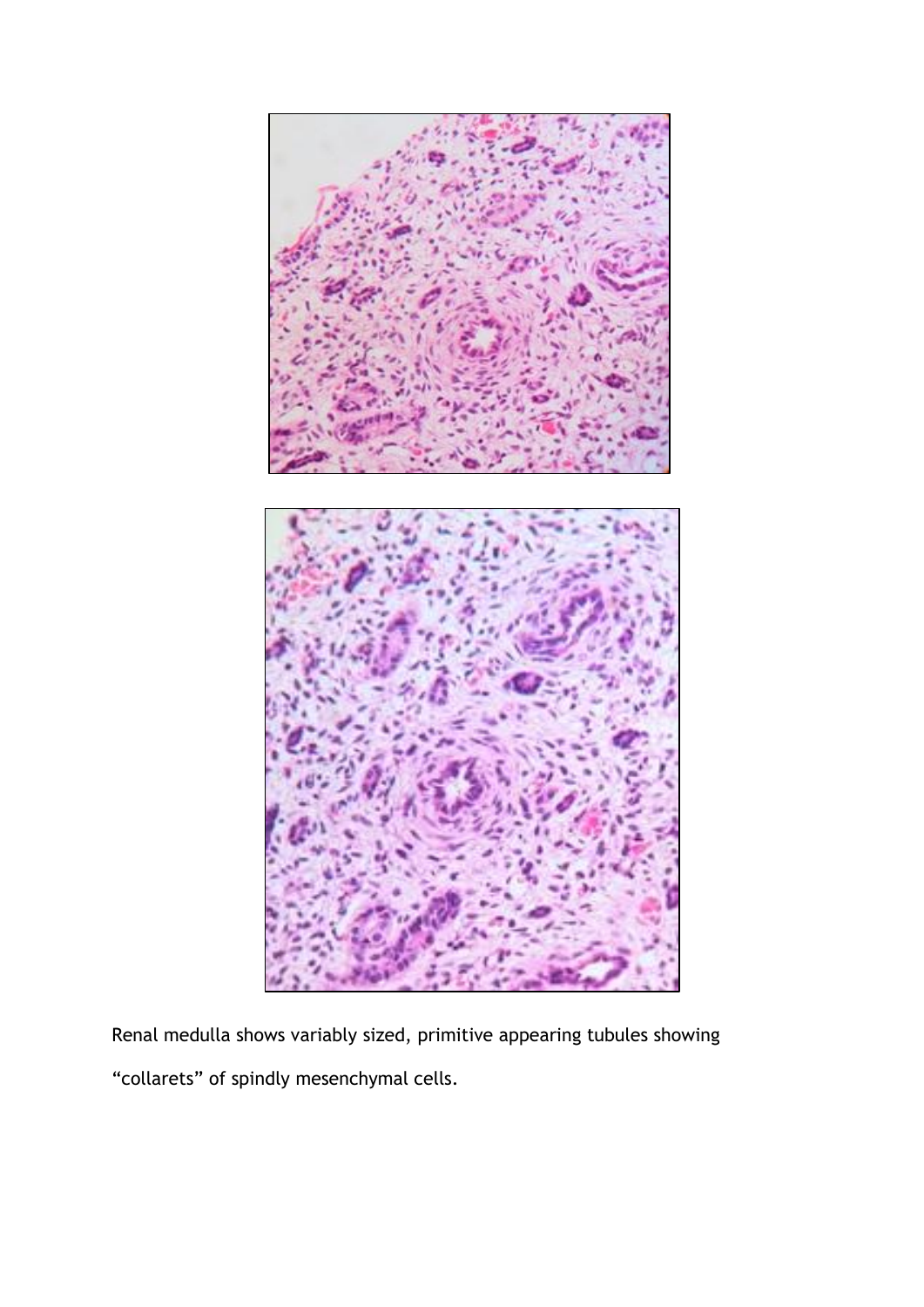#### **DIAGNOSIS:**

Renal dysplasia in a child with Bardet-Biedl syndrome

#### **DISCUSSION:**

Bardet-Biedl Syndrome (BBS) is a rare, hereditary (autosomal recessive) disease, now classified as a ciliopathy characterized by juvenile obesity, hypogonadism, polydactyly, retinal dystrophy, mental retardation, and renal abnormalities. Hypertension and/or diabetes are commonly encountered in these patients.

BBS is distinguished from the much rarer Laurence- Moon syndrome, in which retinal pigmentary degeneration, mental retardation, and hypogonadism

occur in conjunction with progressive spastic paraparesis and distal muscle weakness, but without polydactyly.

Till date, 14 BBS-causing genes have been identified (BBS1 through BBS14; for review see BBS. Seven of the most conserved BBS proteins (BBS1, BBS2, BBS4, BBS5, BBS7, BBS8, and BBS9) form a stable complex called the "BBSome" , excluding three other proteins, BBS6, BBS10, and BBS12, that are vertebratespecific chaperonin-like proteins.

#### **Diagnosis of BBS (Diagnostic criteria)**

#### *Primary features:*

Rod-cone dystrophy Polydactyly **Obesity** Learning disabilities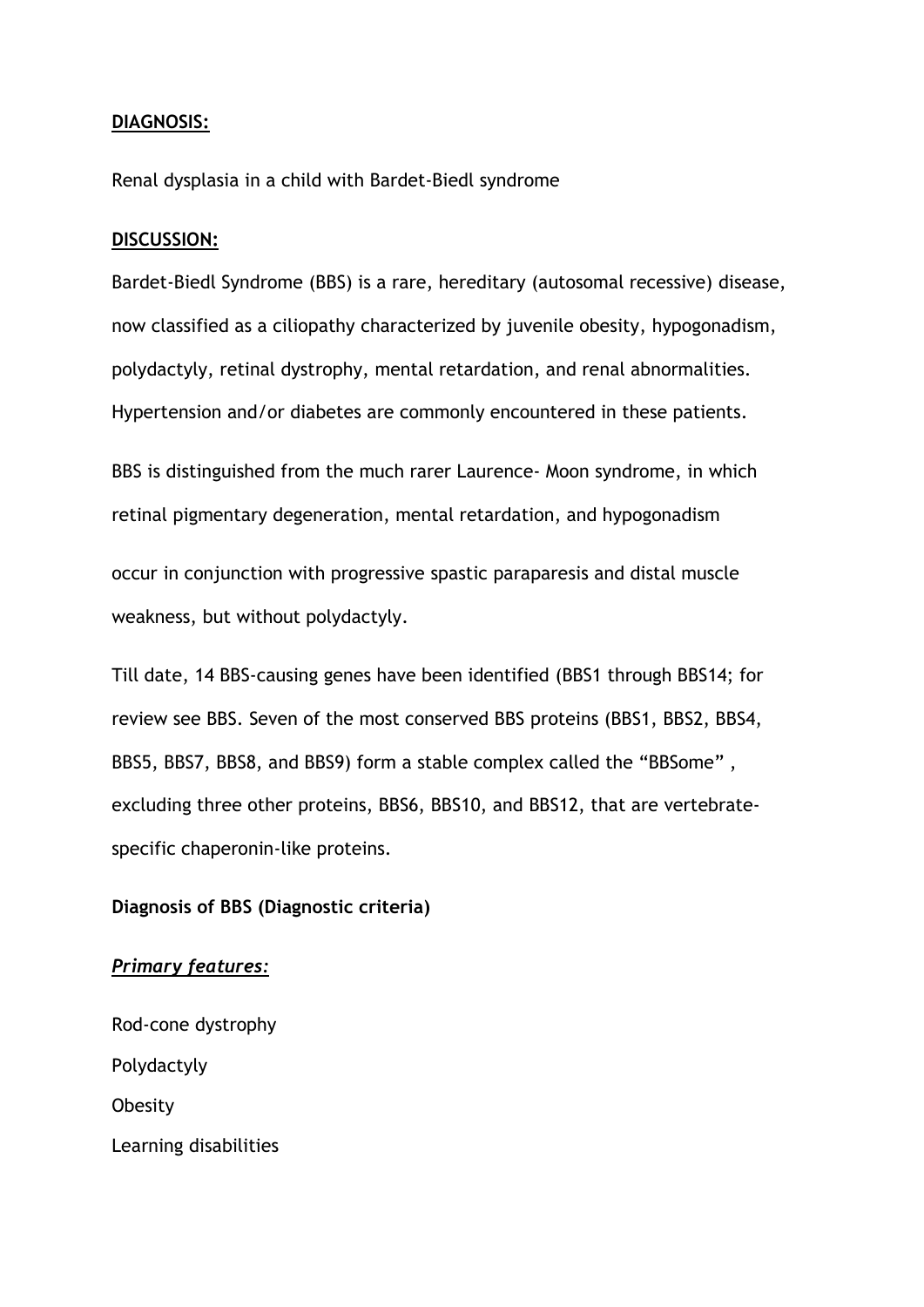Hypogonadism in males

Renal anomalies

### *Secondary features*

Speech disorder/delay

Strabismus/cataracts/astigmatism

Brachydactyly/syndactyly

Developmental delay

Polyuria/polydipsia (nephrogenic diabetes insipidus)

Ataxia/poor coordination/imbalance

Mild spasticity (especially lower limbs)

Diabetes mellitus

Dental crowding/ hypodontia/small roots/high arched palate

Left ventricular hypertrophy/congenital heart disease

Hepatic fibrosis

*Diagnosis is established when four primary features or three primary plus two secondary features are present*

Renal abnormalities are a cardinal and important features of BBS and are the prime determinants of clinical outcome in these patients.

The various renal abnormalities/anomalies reported include parenchymal cysts/communicating calyceal cysts, Calyceal clubbing & blunting), Fetal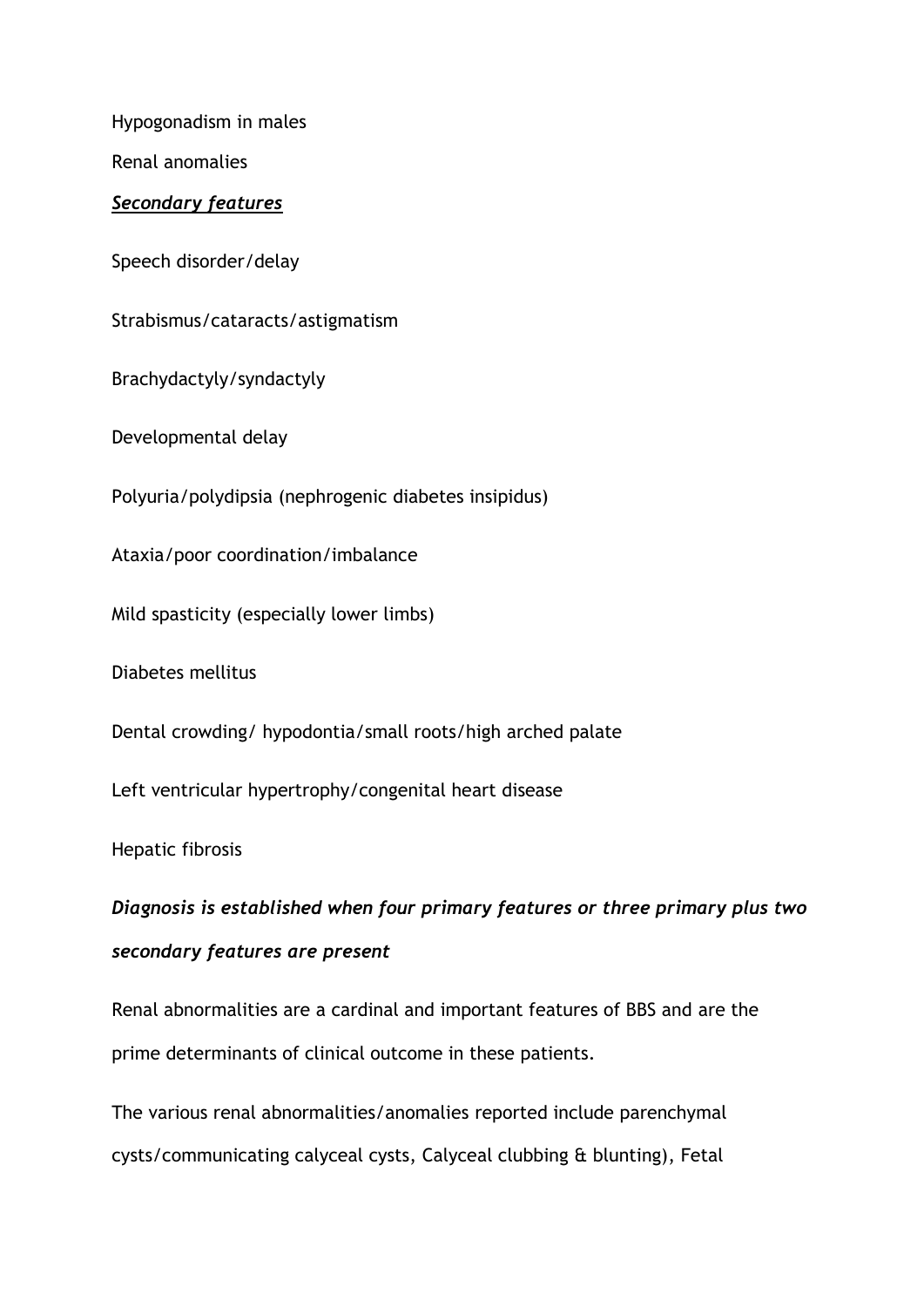lobulation , Scarring, Unilateral agenesis, Dysplastic kidneys, Renal calculi, & Vesicoureteric reflux (VUR). Renal dysplasia has been reported in about 5% of cases of BBS. Histological hallmarks of renal dysplasia include the disorganized appearance of renal parenchyma, primitive tubules with collar like condensation of mesenchyme and metaplastic cartilage (seen in 1/3 rd of cases).

### REFERENCES:

1. [Zaghloul NA, Katsanis N. Mechanistic insights into Bardet-Biedl syndrome, a](http://www.ncbi.nlm.nih.gov/pubmed/19252258)  [model ciliopathy.J Clin Invest. 2009 Mar;119\(3\):428-37.](http://www.ncbi.nlm.nih.gov/pubmed/19252258)

2. [Woolf AS, Price KL, Scambler PJ, Winyard PJ. Evolving concepts in human renal](http://www.ncbi.nlm.nih.gov/pubmed?term=J%20Am%20Soc%20Nephrol%2015%3A%20998%E2%80%931007%2C%202004)  [dysplasia. J Am Soc Nephrol. 2004 Apr;15\(4\):998-1007.](http://www.ncbi.nlm.nih.gov/pubmed?term=J%20Am%20Soc%20Nephrol%2015%3A%20998%E2%80%931007%2C%202004)

3. [Gershoni-Baruch R, Nachlieli T, Leibo R, Degani S, Weissman I. Cystic kidney](http://www.ncbi.nlm.nih.gov/pubmed/1488972)  [dysplasia and polydactyly in 3 sibs with Bardet-Biedl syndrome.Am J Med Genet.](http://www.ncbi.nlm.nih.gov/pubmed/1488972)  [1992 Oct 1;44\(3\):269-73.](http://www.ncbi.nlm.nih.gov/pubmed/1488972)

4. [Olivier Imhoff, Vincent Marion,Corinne Stoetzel et. al. Bardet-Biedl Syndrome: A](http://www.ncbi.nlm.nih.gov/pubmed/20876674)  [Study of the Renal and Cardiovascular Phenotypes in a French Cohort.](http://www.ncbi.nlm.nih.gov/pubmed/20876674) Clin J Am [Soc Nephrol 6: 22](http://www.ncbi.nlm.nih.gov/pubmed/20876674)–29, 2011.

5. [O'Dea D, Parfrey PS, Harnett JD, Hefferton D, Cramer BC, Green J. The](http://www.ncbi.nlm.nih.gov/pubmed/8651240)  [importance of renal impairment in the natural history of Bardet-Biedl syndrome.](http://www.ncbi.nlm.nih.gov/pubmed/8651240)  [Am J Kidney Dis. 1996 Jun;27\(6\):776-83.](http://www.ncbi.nlm.nih.gov/pubmed/8651240)